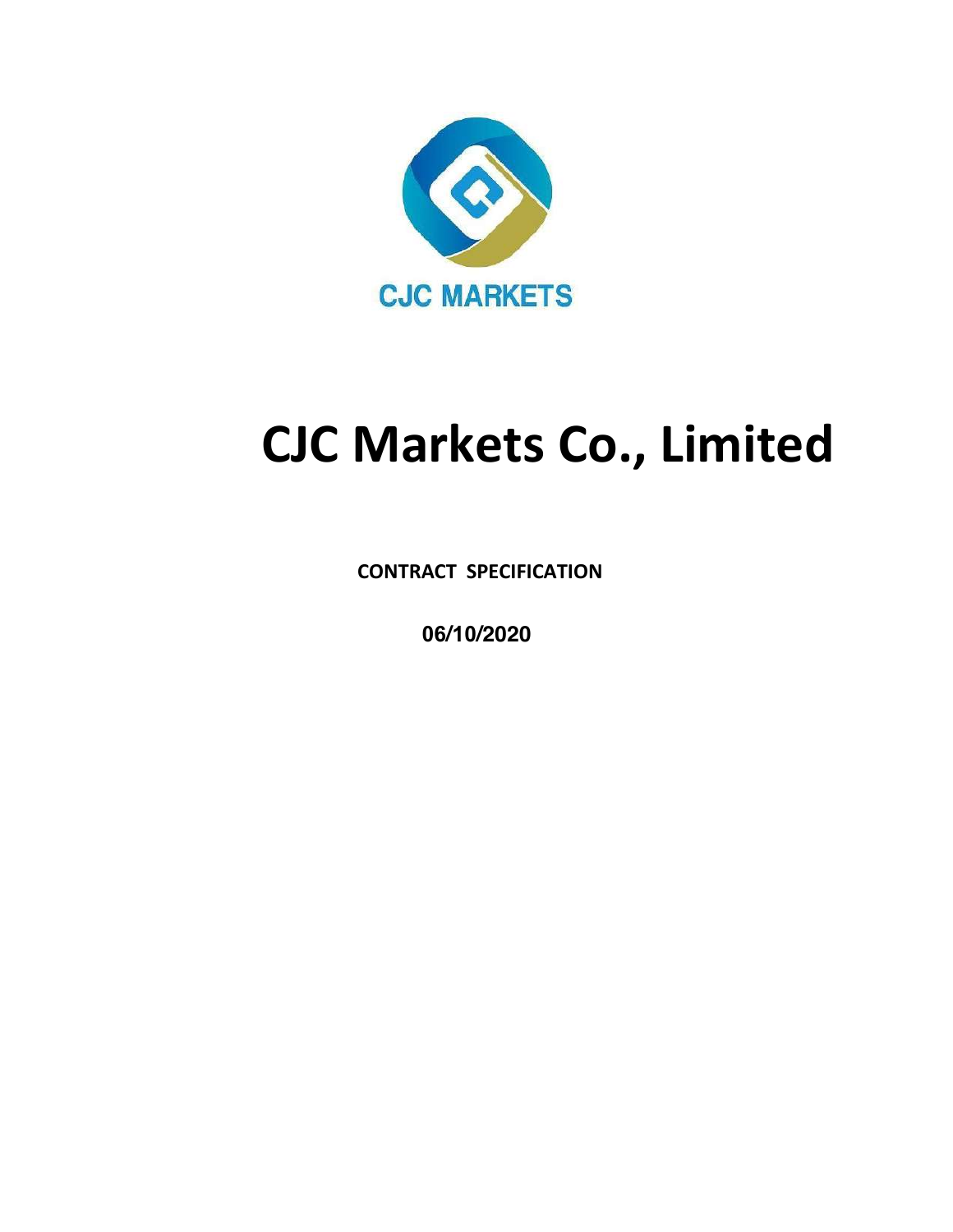| <b>Trading Symbol: US Share</b>            | Contract size tradable | <b>Minimum</b><br>lot | Maximum<br>opening<br>lot | <b>Monetary</b><br>value of a pip<br>$($ lot $)$ | Leverage* | <b>Limit&amp; Stop</b><br>level | Trading hours*                   |
|--------------------------------------------|------------------------|-----------------------|---------------------------|--------------------------------------------------|-----------|---------------------------------|----------------------------------|
| AAPL-Apple                                 | 100                    | 0.01                  | 100                       | 1USD                                             | 10        | 10pt                            | GMT+2 Time 16: 30-22.59/ Mon-Fri |
| AMZN-Amazon.com                            | 100                    | 0.01                  | 100                       | 1USD                                             | 10        | 10pt                            | GMT+2 Time 16: 30-22.59/ Mon-Fri |
| <b>BA-Boeing Company</b>                   | 100                    | 0.01                  | 100                       | 1USD                                             | 10        | 10pt                            | GMT+2 Time 16: 30-22.59/ Mon-Fri |
| BAC- Bank of America Corporation           | 100                    | 0.01                  | 100                       | 1USD                                             | 10        | 10pt                            | GMT+2 Time 16: 30-22.59/ Mon-Fri |
| C-Citigroup                                | 100                    | 0.01                  | 100                       | 1USD                                             | 10        | 10pt                            | GMT+2 Time 16: 30-22.59/ Mon-Fri |
| <b>CSCO-Cisco Systems</b>                  | 100                    | 0.01                  | 100                       | 1USD                                             | 10        | 10pt                            | GMT+2 Time 16: 30-22.59/ Mon-Fri |
| <b>CVS-CVS Health Corprotation</b>         | 100                    | 0.01                  | 100                       | 1USD                                             | 10        | 10pt                            | GMT+2 Time 16: 30-22.59/ Mon-Fri |
| <b>CVX-Chevron Coproration</b>             | 100                    | 0.01                  | 100                       | 1USD                                             | 10        | 10pt                            | GMT+2 Time 16: 30-22.59/ Mon-Fri |
| DIS-Walt Disney Company                    | 100                    | 0.01                  | 100                       | 1USD                                             | 10        | 10pt                            | GMT+2 Time 16: 30-22.59/ Mon-Fri |
| EBAY-eBay                                  | 100                    | 0.01                  | 100                       | 1USD                                             | 10        | 10pt                            | GMT+2 Time 16: 30-22.59/ Mon-Fri |
| F-Ford Motor Company                       | 100                    | 0.01                  | 100                       | 1USD                                             | 10        | 10pt                            | GMT+2 Time 16: 30-22.59/ Mon-Fri |
| FB- Facebook, Inc.                         | 100                    | 0.01                  | 100                       | 1USD                                             | 10        | 10pt                            | GMT+2 Time 16: 30-22.59/ Mon-Fri |
| FDX-FedEx Corporation                      | 100                    | 0.01                  | 100                       | 1USD                                             | 10        | 10pt                            | GMT+2 Time 16: 30-22.59/ Mon-Fri |
| <b>GE-General Electric Company</b>         | 100                    | 0.01                  | 100                       | 1USD                                             | 10        | 10pt                            | GMT+2 Time 16: 30-22.59/ Mon-Fri |
| GOOGL-Alphabet Class A                     | 100                    | 0.01                  | 100                       | 1USD                                             | 10        | 10pt                            | GMT+2 Time 16: 30-22.59/ Mon-Fri |
| <b>HD-Home Depot</b>                       | 100                    | 0.01                  | 100                       | 1USD                                             | 10        | 10pt                            | GMT+2 Time 16: 30-22.59/ Mon-Fri |
| HPE-Hewlett Packard Enterprise Company     | 100                    | 0.01                  | 100                       | 1USD                                             | 10        | 10pt                            | GMT+2 Time 16: 30-22.59/ Mon-Fri |
| HPQ-Hewlett-Packard Company                | 100                    | 0.01                  | 100                       | 1USD                                             | 10        | 10pt                            | GMT+2 Time 16: 30-22.59/ Mon-Fri |
| <b>IBM-International Business Machines</b> | 100                    | 0.01                  | 100                       | 1USD                                             | 10        | 10pt                            | GMT+2 Time 16: 30-22.59/ Mon-Fri |
| <b>INTC-Intel</b>                          | 100                    | 0.01                  | 100                       | 1USD                                             | 10        | 10pt                            | GMT+2 Time 16: 30-22.59/ Mon-Fri |
| JNJ-Johnson & Johnson                      | 100                    | 0.01                  | 100                       | 1USD                                             | 10        | 10pt                            | GMT+2 Time 16: 30-22.59/ Mon-Fri |
| JPM-JPMorgan Chase & Co                    | 100                    | 0.01                  | 100                       | 1USD                                             | 10        | 10pt                            | GMT+2 Time 16: 30-22.59/ Mon-Fri |
| KO-Coca-Cola Company                       | 100                    | 0.01                  | 100                       | 1USD                                             | 10        | 10pt                            | GMT+2 Time 16: 30-22.59/ Mon-Fri |
| MA-Mastercard                              | 100                    | 0.01                  | 100                       | 1USD                                             | 10        | 10pt                            | GMT+2 Time 16: 30-22.59/ Mon-Fri |
| MCD-McDonald's                             | 100                    | 0.01                  | 100                       | 1USD                                             | 10        | 10pt                            | GMT+2 Time 16: 30-22.59/ Mon-Fri |
| MMM-3M Company                             | 100                    | 0.01                  | 100                       | 1USD                                             | 10        | 10pt                            | GMT+2 Time 16: 30-22.59/ Mon-Fri |
| MRK-Merck& Company                         | 100                    | 0.01                  | 100                       | 1USD                                             | 10        | 10pt                            | GMT+2 Time 16: 30-22.59/ Mon-Fri |
| <b>MSFT-Microsoft Corporation</b>          | 100                    | 0.01                  | 100                       | 1USD                                             | 10        | 10pt                            | GMT+2 Time 16: 30-22.59/ Mon-Fri |
| NFLX-Netflix                               | 100                    | 0.01                  | 100                       | 1USD                                             | 10        | 10pt                            | GMT+2 Time 16: 30-22.59/ Mon-Fri |
| NKE-Nike                                   | 100                    | 0.01                  | 100                       | 1USD                                             | 10        | 10pt                            | GMT+2 Time 16: 30-22.59/ Mon-Fri |
| <b>ORCL-Oracle Corporatio</b>              | 100                    | 0.01                  | 100                       | 1USD                                             | 10        | 10pt                            | GMT+2 Time 16: 30-22.59/ Mon-Fri |
| PEP-Pepsico                                | 100                    | 0.01                  | 100                       | 1USD                                             | 10        | 10pt                            | GMT+2 Time 16: 30-22.59/ Mon-Fri |
| PG-Procter&Gamble Company                  | 100                    | 0.01                  | 100                       | 1USD                                             | 10        | 10pt                            | GMT+2 Time 16: 30-22.59/ Mon-Fri |
| T-AT&T                                     | 100                    | 0.01                  | 100                       | 1USD                                             | 10        | 10pt                            | GMT+2 Time 16: 30-22.59/ Mon-Fri |
| <b>TSLA-Tesla Inc</b>                      | 100                    | 0.01                  | 100                       | 1USD                                             | 10        | 10pt                            | GMT+2 Time 16: 30-22.59/ Mon-Fri |
| UNH-UnitedHealth Group                     | 100                    | 0.01                  | 100                       | 1USD                                             | 10        | 10pt                            | GMT+2 Time 16: 30-22.59/ Mon-Fri |
| V-Visa                                     | 100                    | 0.01                  | 100                       | 1USD                                             | 10        | 10pt                            | GMT+2 Time 16: 30-22.59/ Mon-Fri |
| VZ-Verizon Communications                  | 100                    | 0.01                  | 100                       | 1USD                                             | 10        | 10pt                            | GMT+2 Time 16: 30-22.59/ Mon-Fri |
| WFC-Wells Fargo & Company                  | 100                    | 0.01                  | 100                       | 1USD                                             | 10        | 10pt                            | GMT+2 Time 16: 30-22.59/ Mon-Fri |
| <b>WMT-Wal-Mart Stores</b>                 | 100                    | 0.01                  | 100                       | 1USD                                             | 10        | 10pt                            | GMT+2 Time 16: 30-22.59/ Mon-Fri |
| XOM-Exxon Mobil Corporation                | 100                    | 0.01                  | 100                       | 1USD                                             | 10        | 10pt                            | GMT+2 Time 16: 30-22.59/ Mon-Fri |

\* Trading hours may vary based on Daylight Saving Time schema correspondingly.For specific trading hours, check the platform product specifications.

\* The leverage is adjusted according to the market condition.

\* The Shares will suspened according to the market.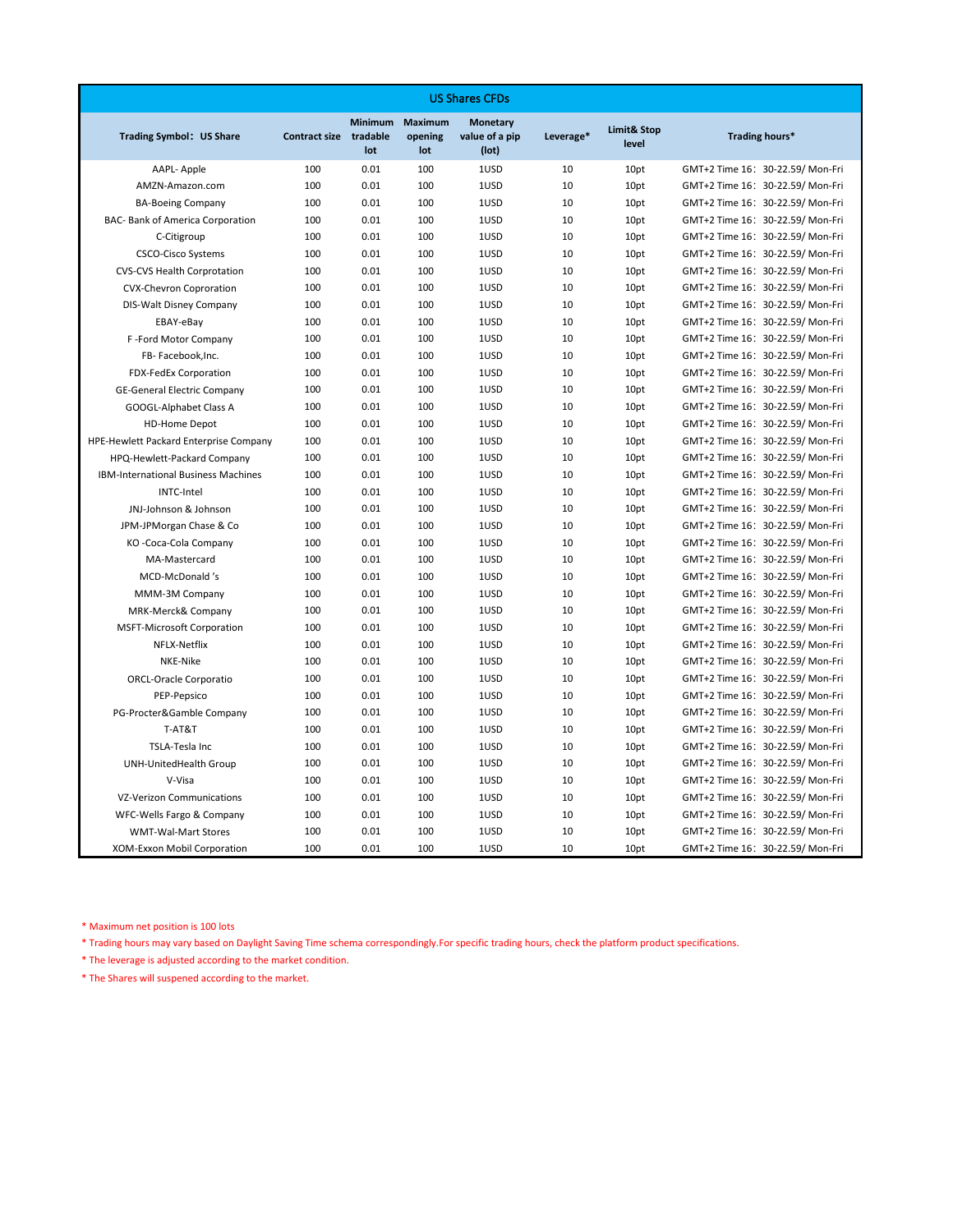|                                                  |                        |                       | <b>Asia Shares CFDs</b>          |                                                            |    |                                              |
|--------------------------------------------------|------------------------|-----------------------|----------------------------------|------------------------------------------------------------|----|----------------------------------------------|
| <b>Trading Symbol: Asia Share</b>                | Contract size tradable | <b>Minimum</b><br>lot | <b>Maximum</b><br>opening<br>lot | <b>Monetary</b><br>value of a pip Leverage*<br>$($ lot $)$ |    | Trading hours*                               |
| Canon-Canon                                      | 100                    | $\mathbf{1}$          | 100                              | JPY                                                        | 10 | GMT+2 Time 02:00-04:30, 05:30-08:00/ Mon-Fri |
| Honda-Honda Motor Company                        | 100                    | $\mathbf{1}$          | 100                              | JPY                                                        | 10 | GMT+2 Time 02:00-04:30, 05:30-08:00/ Mon-Fri |
| JpnTbco-Japan Tobacco                            | 100                    | $\mathbf{1}$          | 100                              | JPY                                                        | 10 | GMT+2 Time 02:00-04:30, 05:30-08:00/ Mon-Fri |
| KDDI-KDDI                                        | 100                    | $\mathbf{1}$          | 100                              | JPY                                                        | 10 | GMT+2 Time 02:00-04:30, 05:30-08:00/ Mon-Fri |
| Keyence-Keyence                                  | 100                    | $\mathbf{1}$          | 100                              | JPY                                                        | 10 | GMT+2 Time 02:00-04:30, 05:30-08:00/ Mon-Fri |
| Makita-Makita                                    | 100                    | $\mathbf{1}$          | 100                              | JPY                                                        | 10 | GMT+2 Time 02:00-04:30, 05:30-08:00/ Mon-Fri |
| Mitsubis-Mitsubishi UFJ Financial Group          | 100                    | $\mathbf{1}$          | 100                              | JPY                                                        | 10 | GMT+2 Time 02:00-04:30, 05:30-08:00/ Mon-Fri |
| Mitsui-Mitsui & Co                               | 100                    | $\mathbf{1}$          | 100                              | JPY                                                        | 10 | GMT+2 Time 02:00-04:30, 05:30-08:00/ Mon-Fri |
| Mizuho-Mizuho Financial Group                    | 100                    | $\mathbf{1}$          | 100                              | JPY                                                        | 10 | GMT+2 Time 02:00-04:30, 05:30-08:00/ Mon-Fri |
| Nissan-Nissan Motor Co                           | 100                    | $\mathbf{1}$          | 100                              | JPY                                                        | 10 | GMT+2 Time 02:00-04:30, 05:30-08:00/ Mon-Fri |
| Seven&I-Seven & i Holdings Co                    | 100                    | $\mathbf{1}$          | 100                              | JPY                                                        | 10 | GMT+2 Time 02:00-04:30, 05:30-08:00/ Mon-Fri |
| Softbank-Softbank                                | 100                    | $\mathbf{1}$          | 100                              | JPY                                                        | 10 | GMT+2 Time 02:00-04:30, 05:30-08:00/ Mon-Fri |
| Sony-Sony                                        | 100                    | $\mathbf{1}$          | 100                              | JPY                                                        | 10 | GMT+2 Time 02:00-04:30, 05:30-08:00/ Mon-Fri |
| Sumitomo-SUMITOMO SHOJI KAISHA,LTD.              | 100                    | $\mathbf{1}$          | 100                              | JPY                                                        | 10 | GMT+2 Time 02:00-04:30, 05:30-08:00/ Mon-Fri |
| Toshiba-Toshiba Corporation                      | 1000                   | $\mathbf{1}$          | 100                              | JPY                                                        | 10 | GMT+2 Time 02:00-04:30, 05:30-08:00/ Mon-Fri |
| Toyota-Toyota Motor Corp                         | 100                    | $\mathbf{1}$          | 100                              | <b>JPY</b>                                                 | 10 | GMT+2 Time 02:00-04:30, 05:30-08:00/ Mon-Fri |
| AIA-AIA Group                                    | 200                    | $\mathbf{1}$          | 100                              | <b>HKD</b>                                                 | 10 | GMT+2 Time 03:30-06:00, 07:00-10:00/ Mon-Fri |
| ChinaMob-China Mobile                            | 500                    | $\mathbf{1}$          | 100                              | <b>HKD</b>                                                 | 10 | GMT+2 Time 03:30-06:00, 07:00-10:00/ Mon-Fri |
| <b>CITIC-CITIC Securities</b>                    | 500                    | $\mathbf{1}$          | 100                              | <b>HKD</b>                                                 | 10 | GMT+2 Time 03:30-06:00, 07:00-10:00/ Mon-Fri |
| <b>CKHutchi-CK Hutchison Holdings</b>            | 500                    | $\mathbf{1}$          | 100                              | <b>HKD</b>                                                 | 10 | GMT+2 Time 03:30-06:00, 07:00-10:00/ Mon-Fri |
| CNOOC-CNOOC                                      | 1000                   | $\mathbf{1}$          | 100                              | <b>HKD</b>                                                 | 10 | GMT+2 Time 03:30-06:00, 07:00-10:00/ Mon-Fri |
| Henderson-Henderson Land                         | 1000                   | $\mathbf{1}$          | 100                              | <b>HKD</b>                                                 | 10 | GMT+2 Time 03:30-06:00, 07:00-10:00/ Mon-Fri |
| HKBankCh-Bank of China                           | 1000                   | $\mathbf{1}$          | 100                              | HKD                                                        | 10 | GMT+2 Time 03:30-06:00, 07:00-10:00/ Mon-Fri |
| <b>HSBC-HSBC Holdings</b>                        | 400                    | $\mathbf{1}$          | 100                              | <b>HKD</b>                                                 | 10 | GMT+2 Time 03:30-06:00, 07:00-10:00/ Mon-Fri |
| Ind&ComB-Industrial and Commercial Bank of China | 1000                   | $\mathbf{1}$          | 100                              | <b>HKD</b>                                                 | 10 | GMT+2 Time 03:30-06:00, 07:00-10:00/ Mon-Fri |
| Lenovo-Lenovo Group                              | 2000                   | $\mathbf{1}$          | 100                              | <b>HKD</b>                                                 | 10 | GMT+2 Time 03:30-06:00, 07:00-10:00/ Mon-Fri |
| PICC-PICC Property and Casualty                  | 2000                   | $\mathbf{1}$          | 100                              | <b>HKD</b>                                                 | 10 | GMT+2 Time 03:30-06:00, 07:00-10:00/ Mon-Fri |
| ShenEnrg-China Shenhua Energy                    | 500                    | $\mathbf{1}$          | 100                              | <b>HKD</b>                                                 | 10 | GMT+2 Time 03:30-06:00, 07:00-10:00/ Mon-Fri |
| <b>SHK-SHK Ppt</b>                               | 1000                   | $\mathbf{1}$          | 100                              | <b>HKD</b>                                                 | 10 | GMT+2 Time 03:30-06:00, 07:00-10:00/ Mon-Fri |
| <b>Tencent-Tencent Holdings</b>                  | 100                    | $\mathbf{1}$          | 100                              | <b>HKD</b>                                                 | 10 | GMT+2 Time 03:30-06:00, 07:00-10:00/ Mon-Fri |

\* Trading hours may vary based on Daylight Saving Time schema correspondingly.For specific trading hours, check the platform product specifications.

\* The leverage is adjusted according to the market condition.

\* The Shares will suspened according to the market.

|                                      |                        |                       | <b>EUR Shares CFDs</b>           |                                                            |    |                                 |
|--------------------------------------|------------------------|-----------------------|----------------------------------|------------------------------------------------------------|----|---------------------------------|
| <b>Trading Symbol: EU Share</b>      | Contract size tradable | <b>Minimum</b><br>lot | <b>Maximum</b><br>opening<br>lot | <b>Monetary</b><br>value of a pip Leverage*<br>$($ lot $)$ |    | Trading hours*                  |
| ADS-Adidas                           | 100                    | $\mathbf{1}$          | 100                              | <b>EUR</b>                                                 | 10 | GMT+2 Time 09:00-17:29/ Mon-Fri |
| Al-Air Liquide                       | 100                    | $\mathbf{1}$          | 100                              | <b>EUR</b>                                                 | 10 | GMT+2 Time 09:00-17:29/ Mon-Fri |
| AIR-Airbus Group                     | 100                    | $\mathbf{1}$          | 100                              | <b>EUR</b>                                                 | 10 | GMT+2 Time 09:00-17:29/ Mon-Fri |
| ALV-Allianz                          | 100                    | $\mathbf{1}$          | 100                              | <b>EUR</b>                                                 | 10 | GMT+2 Time 09:00-17:29/ Mon-Fri |
| <b>BAS-BASF</b>                      | 100                    | $\mathbf{1}$          | 100                              | <b>EUR</b>                                                 | 10 | GMT+2 Time 09:00-17:29/ Mon-Fri |
| <b>BATS-British American Tobacco</b> | 100                    | $\mathbf{1}$          | 100                              | GBP                                                        | 10 | GMT+2 Time 09:00-17:29/ Mon-Fri |
| BAYN-Bayer                           | 100                    | $\mathbf{1}$          | 100                              | <b>EUR</b>                                                 | 10 | GMT+2 Time 09:00-17:29/ Mon-Fri |
| BMW-Bayerische Motoren Werke         | 100                    | $\mathbf{1}$          | 100                              | <b>EUR</b>                                                 | 10 | GMT+2 Time 09:00-17:29/ Mon-Fri |
| <b>BN-Danone</b>                     | 100                    | $\mathbf{1}$          | 100                              | <b>EUR</b>                                                 | 10 | GMT+2 Time 09:00-17:29/ Mon-Fri |
| <b>BNP-BNP Paribas</b>               | 100                    | $\mathbf{1}$          | 100                              | <b>EUR</b>                                                 | 10 | GMT+2 Time 09:00-17:29/ Mon-Fri |
| CS-AXA                               | 100                    | $\mathbf{1}$          | 100                              | <b>EUR</b>                                                 | 10 | GMT+2 Time 09:00-17:29/ Mon-Fri |
| DAI-Daimler                          | 100                    | $\mathbf{1}$          | 100                              | <b>EUR</b>                                                 | 10 | GMT+2 Time 09:00-17:29/ Mon-Fri |
| DGE-Diageo                           | 100                    | $\mathbf{1}$          | 100                              | GBP                                                        | 10 | GMT+2 Time 09:00-17:29/ Mon-Fri |
| DTEL-Deutsche Telekom                | 100                    | $\mathbf{1}$          | 100                              | <b>EUR</b>                                                 | 10 | GMT+2 Time 09:00-17:29/ Mon-Fri |
| EDF-Electricite de France            | 100                    | $\mathbf{1}$          | 100                              | <b>EUR</b>                                                 | 10 | GMT+2 Time 09:00-17:29/ Mon-Fri |
| GLEN-Glencore                        | 100                    | $\mathbf{1}$          | 100                              | GBP                                                        | 10 | GMT+2 Time 09:00-17:29/ Mon-Fri |
| GSK-GlaxoSmithKline                  | 100                    | $\mathbf{1}$          | 100                              | GBP                                                        | 10 | GMT+2 Time 09:00-17:29/ Mon-Fri |
| IBE-Iberdrola                        | 100                    | $\mathbf{1}$          | 100                              | <b>EUR</b>                                                 | 10 | GMT+2 Time 09:00-17:29/ Mon-Fri |
| MC-LVMH Moet Hennessy Louis Vuitton  | 100                    | $\mathbf{1}$          | 100                              | <b>EUR</b>                                                 | 10 | GMT+2 Time 09:00-17:29/ Mon-Fri |
| NESN-Nestle                          | 100                    | $\mathbf{1}$          | 100                              | CHF                                                        | 10 | GMT+2 Time 09:00-17:20/ Mon-Fri |
| NOVN-Novartis                        | 100                    | $\mathbf{1}$          | 100                              | CHF                                                        | 10 | GMT+2 Time 09:00-17:20/ Mon-Fri |
| OR-L'Oreal                           | 100                    | $\mathbf{1}$          | 100                              | <b>EUR</b>                                                 | 10 | GMT+2 Time 09:00-17:29/ Mon-Fri |
| RDSA-Royal Dutch Shell               | 100                    | $\mathbf{1}$          | 100                              | GBP                                                        | 10 | GMT+2 Time 09:00-17:29/ Mon-Fri |
| RIO-Rio Tinto                        | 100                    | $\mathbf{1}$          | 100                              | GBP                                                        | 10 | GMT+2 Time 09:00-17:29/ Mon-Fri |
| ROG-Roche Holding                    | 100                    | $\mathbf{1}$          | 100                              | CHF                                                        | 10 | GMT+2 Time 09:00-17:20/ Mon-Fri |
| SAP-SAP                              | 100                    | $\mathbf{1}$          | 100                              | <b>EUR</b>                                                 | 10 | GMT+2 Time 09:00-17:29/ Mon-Fri |
| SIE-Siemens                          | 100                    | $\mathbf{1}$          | 100                              | <b>EUR</b>                                                 | 10 | GMT+2 Time 09:00-17:29/ Mon-Fri |
| ULVR-Unilever                        | 100                    | $\mathbf{1}$          | 100                              | GBP                                                        | 10 | GMT+2 Time 09:00-17:29/ Mon-Fri |
| VOD-Vodafone Group                   | 100                    | $\mathbf{1}$          | 100                              | GBP                                                        | 10 | GMT+2 Time 09:00-17:29/ Mon-Fri |
| VOW3-Volkswagen                      | 100                    | $\mathbf{1}$          | 100                              | <b>EUR</b>                                                 | 10 | GMT+2 Time 09:00-17:29/ Mon-Fri |

\* Maximum net position is 100 lots

\* Trading hours may vary based on Daylight Saving Time schema correspondingly.For specific trading hours, check the platform product specifications.<br>\* The leverage is adjusted according to the market condition.<br>\* The Share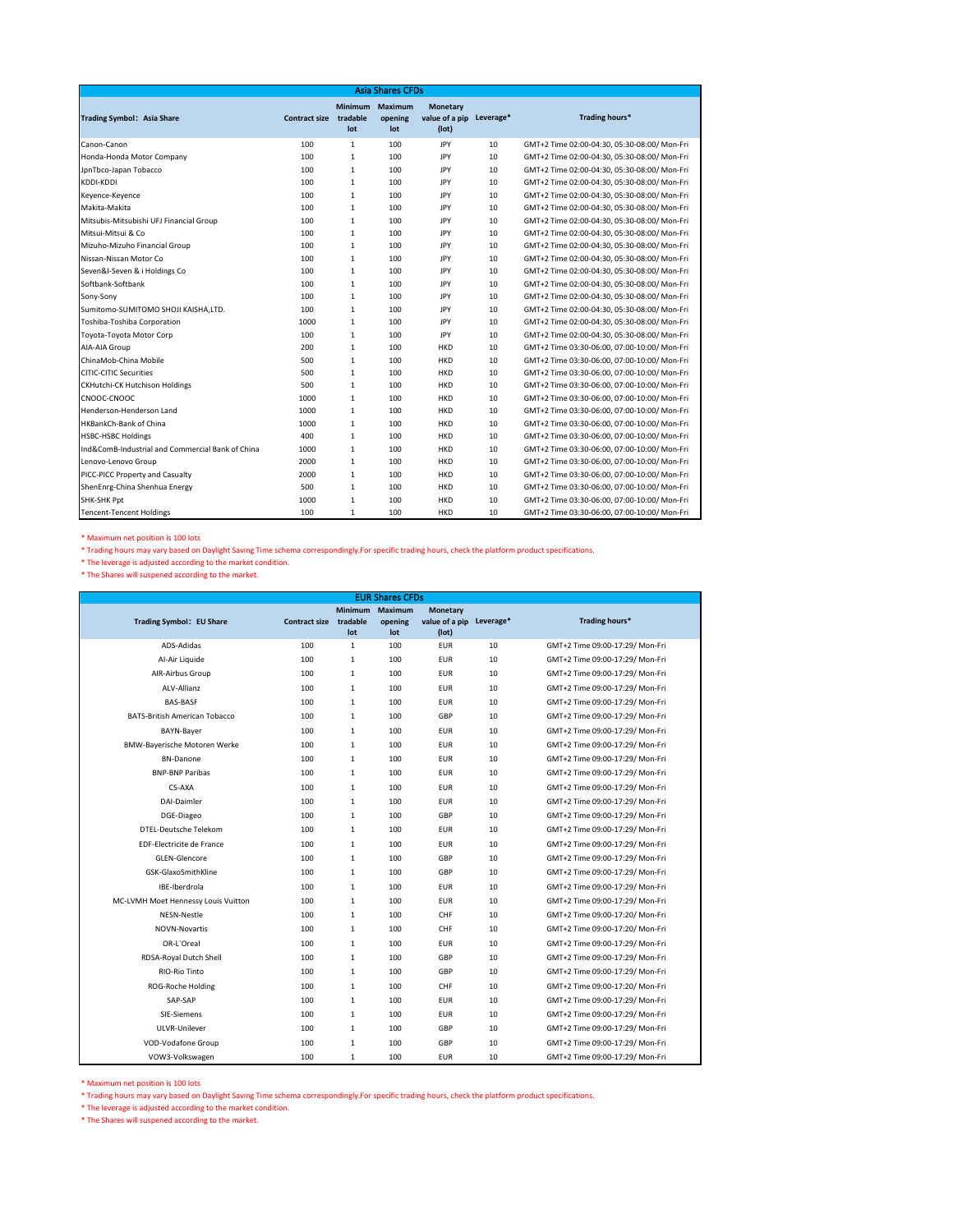|                       |                      |                                |                        | <b>Currency CFD</b>                              |           |                |                                   |
|-----------------------|----------------------|--------------------------------|------------------------|--------------------------------------------------|-----------|----------------|-----------------------------------|
| <b>Trading Symbol</b> | <b>Contract size</b> | <b>Minimum</b><br>tradable lot | Maximum<br>opening lot | <b>Monetary</b><br>value of a pip<br>$($ lot $)$ | Leverage* | Stop out level | Trading hours *                   |
| <b>AUDUSD</b>         | 100000               | 0.01                           | 10                     | 10USD                                            | Up to 400 | 50%            | GMT+2 Time 00:05 - 23:55/ Mon-Fri |
| <b>EURUSD</b>         | 100000               | 0.01                           | 10                     | 10USD                                            | Up to 400 | 50%            | GMT+2 Time 00:05 - 23:55/ Mon-Fri |
| <b>GBPUSD</b>         | 100000               | 0.01                           | 10                     | 10USD                                            | Up to 400 | 50%            | GMT+2 Time 00:05 - 23:55/ Mon-Fri |
| <b>NZDUSD</b>         | 100000               | 0.01                           | 10                     | 10USD                                            | Up to 400 | 50%            | GMT+2 Time 00:05 - 23:55/ Mon-Fri |
| <b>USDCAD</b>         | 100000               | 0.01                           | 10                     | 10CAD                                            | Up to 400 | 50%            | GMT+2 Time 00:05 - 23:55/ Mon-Fri |
| <b>USDJPY</b>         | 100000               | 0.01                           | 10                     | 1000JPY                                          | Up to 400 | 50%            | GMT+2 Time 00:05 - 23:55/ Mon-Fri |
| <b>AUDCAD</b>         | 100000               | 0.01                           | 10                     | 10CAD                                            | Up to 400 | 50%            | GMT+2 Time 00:05 - 23:55/ Mon-Fri |
| <b>AUDCHF</b>         | 100000               | 0.01                           | 10                     | 10CHF                                            | Up to 400 | 50%            | GMT+2 Time 00:05 - 23:55/ Mon-Fri |
| CADCHF                | 100000               | 0.01                           | 10                     | 10CHF                                            | Up to 400 | 50%            | GMT+2 Time 00:05 - 23:55/ Mon-Fri |
| <b>EURAUD</b>         | 100000               | 0.01                           | 10                     | 10AUD                                            | Up to 400 | 50%            | GMT+2 Time 00:05 - 23:55/ Mon-Fri |
| <b>EURCAD</b>         | 100000               | 0.01                           | 10                     | 10CAD                                            | Up to 400 | 50%            | GMT+2 Time 00:05 - 23:55/ Mon-Fri |
| <b>EURGBP</b>         | 100000               | 0.01                           | 10                     | 10GBP                                            | Up to 400 | 50%            | GMT+2 Time 00:05 - 23:55/ Mon-Fri |
| <b>EURNZD</b>         | 100000               | 0.01                           | 10                     | 10NZD                                            | Up to 400 | 50%            | GMT+2 Time 00:05 - 23:55/ Mon-Fri |
| <b>AUDNZD</b>         | 100000               | 0.01                           | 10                     | 10NZD                                            | Up to 400 | 50%            | GMT+2 Time 00:05 - 23:55/ Mon-Fri |
| <b>GBPAUD</b>         | 100000               | 0.01                           | 10                     | 10AUD                                            | Up to 400 | 50%            | GMT+2 Time 00:05 - 23:55/ Mon-Fri |
| <b>GBPCAD</b>         | 100000               | 0.01                           | 10                     | 10CAD                                            | Up to 400 | 50%            | GMT+2 Time 00:05 - 23:55/ Mon-Fri |
| <b>GBPCHF</b>         | 100000               | 0.01                           | 10                     | 10CHF                                            | Up to 400 | 50%            | GMT+2 Time 00:05 - 23:55/ Mon-Fri |
| <b>GBPJPY</b>         | 100000               | 0.01                           | 10                     | 1000JPY                                          | Up to 400 | 50%            | GMT+2 Time 00:05 - 23:55/ Mon-Fri |
| <b>GBPNZD</b>         | 100000               | 0.01                           | 10                     | 10NZD                                            | Up to 400 | 50%            | GMT+2 Time 00:05 - 23:55/ Mon-Fri |
| <b>NZDCAD</b>         | 100000               | 0.01                           | 10                     | 10CAD                                            | Up to 400 | 50%            | GMT+2 Time 00:05 - 23:55/ Mon-Fri |
| <b>NZDCHF</b>         | 100000               | 0.01                           | 10                     | 10CHF                                            | Up to 400 | 50%            | GMT+2 Time 00:05 - 23:55/ Mon-Fri |
| <b>USDCHF</b>         | 100000               | 0.01                           | 10                     | 10CHF                                            | Up to 400 | 50%            | GMT+2 Time 00:05 - 23:55/ Mon-Fri |
| <b>AUDJPY</b>         | 100000               | 0.01                           | 10                     | 1000JPY                                          | Up to 400 | 50%            | GMT+2 Time 00:05 - 23:55/ Mon-Fri |
| CADJPY                | 100000               | 0.01                           | 10                     | 1000JPY                                          | Up to 400 | 50%            | GMT+2 Time 00:05 - 23:55/ Mon-Fri |
| <b>CHFJPY</b>         | 100000               | 0.01                           | 10                     | 1000JPY                                          | Up to 400 | 50%            | GMT+2 Time 00:05 - 23:55/ Mon-Fri |
| <b>EURJPY</b>         | 100000               | 0.01                           | 10                     | 1000JPY                                          | Up to 400 | 50%            | GMT+2 Time 00:05 - 23:55/ Mon-Fri |
| <b>NZDJPY</b>         | 100000               | 0.01                           | 10                     | 1000JPY                                          | Up to 400 | 50%            | GMT+2 Time 00:05 - 23:55/ Mon-Fri |
| <b>EURCHF</b>         | 100000               | 0.01                           | 10                     | 10CHF                                            | Up to 400 | 50%            | GMT+2 Time 00:05 - 23:55/ Mon-Fri |

\* Trading hours may vary based on Daylight Saving Time schema correspondingly.For specific trading hours, check the platform product specifications. \* The leverage is adjusted according to the market condition.

| <b>Metal and commodity CFDs</b> |                      |                                |                               |                                            |           |                |                                  |  |
|---------------------------------|----------------------|--------------------------------|-------------------------------|--------------------------------------------|-----------|----------------|----------------------------------|--|
| <b>Trading Symbol</b>           | <b>Contract size</b> | <b>Minimum</b><br>tradable lot | <b>Maximum</b><br>opening lot | <b>Monetary</b><br>value of a pip<br>(lot) | Leverage* | Stop out level | Trading hours *                  |  |
| XAUUSD(Gold)                    | 100 oz.              | 0.01                           | 10                            | 1 USD                                      | Up to 400 | 50%            | GMT+2 Time 00:05-23:55 / Mon-Fri |  |
| XAGUSD(Silver)                  | 2500 oz.             | 0.01                           | 10                            | 2.5 USD                                    | Up to 400 | 50%            | GMT+2 Time 00:05-23:55 / Mon-Fri |  |

\* Maximum net position is 100 lots

\* Trading hours may vary based on Daylight Saving Time schema correspondingly.For specific trading hours, check the platform product specifications.

\* The leverage is adjusted according to the market condition.

| <b>Gold CFDs Future</b> |                      |                                |                               |                                            |           |                |                                  |
|-------------------------|----------------------|--------------------------------|-------------------------------|--------------------------------------------|-----------|----------------|----------------------------------|
| <b>Trading Symbol</b>   | <b>Contract size</b> | <b>Minimum</b><br>tradable lot | <b>Maximum</b><br>opening lot | <b>Monetary</b><br>value of a pip<br>(lot) | Leverage* | Stop out level | Trading hours *                  |
| Goldft                  | 100 oz.              | 0.01                           | 10                            | l usd                                      | Up to 100 | 50%            | GMT+2 Time 00:05-22:55 / Mon-Fri |

| Gold-CONTRACT | Last Trade | Last Trade Day (CJC) |
|---------------|------------|----------------------|
| Nov-20.       | 26-Nov-20  | 26-Nov-20            |

<sup>\*</sup> Maximum net position is 100 lots

\*All open positions in this contract will be closed out before the market reopen

\*Notification of expired date for each contract will be send by email

<sup>\*</sup> Trading hours may vary based on Daylight Saving Time schema correspondingly.For specific trading hours, check the platform product specifications.

<sup>\*</sup> The leverage is adjusted according to the market condition.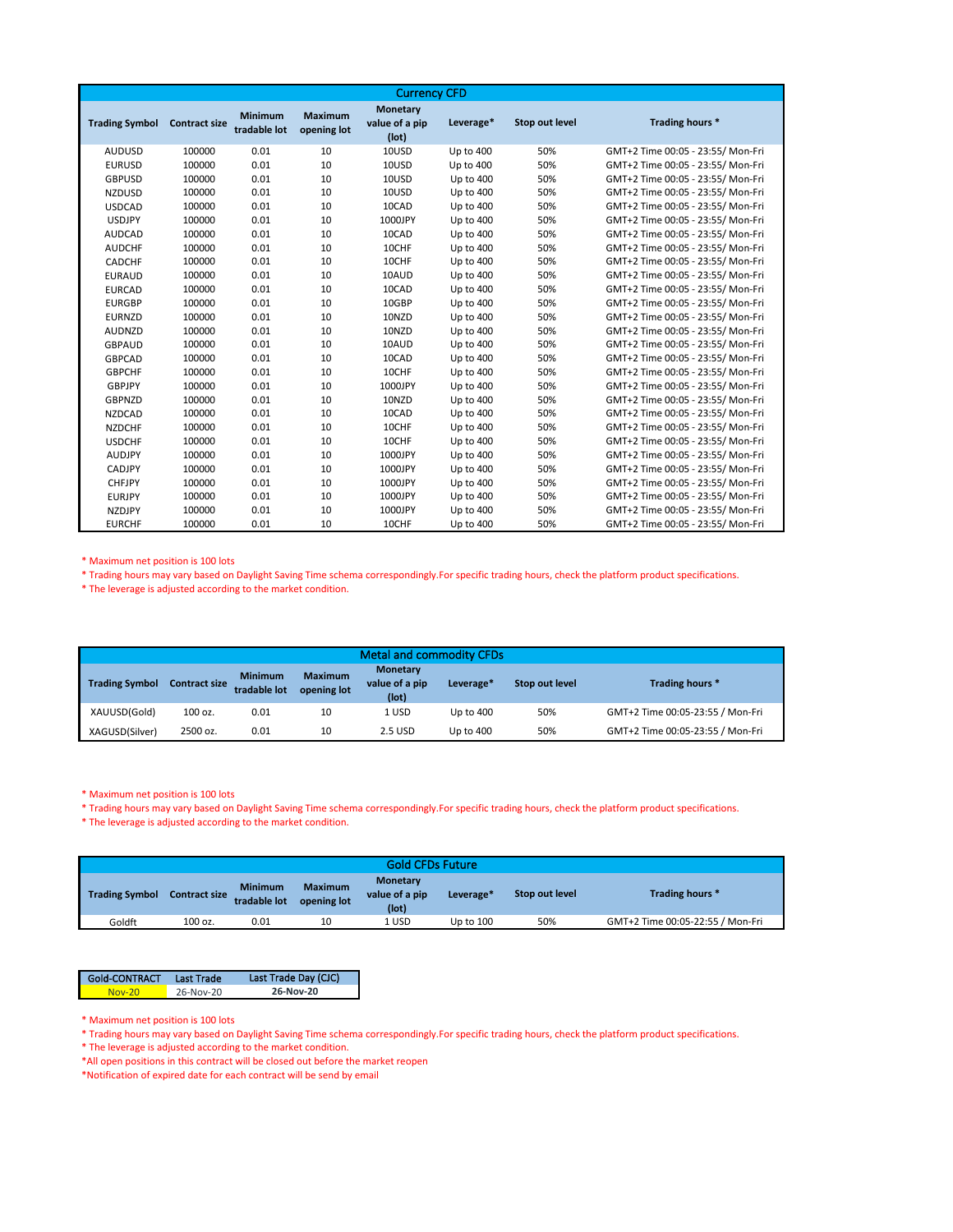|                       |                      |                                |                               | <b>WTI CFDs</b>                   |                       |                       |                                                                    |
|-----------------------|----------------------|--------------------------------|-------------------------------|-----------------------------------|-----------------------|-----------------------|--------------------------------------------------------------------|
| <b>Trading Symbol</b> | <b>Contract size</b> | <b>Minimum</b><br>tradable lot | <b>Maximum</b><br>opening lot | <b>Monetary</b><br>value of a pip | Leverage <sup>*</sup> | <b>Stop out level</b> | Trading hours *                                                    |
| US Oil                | 100                  | 0.1                            | 100                           | 1 USD                             | Up to 400             | 50.00%                | GMT+2 Time 01:05-23:55 / Mon-<br>Thur; GMT+2 Time 01:05-23:40 /Fri |

| <b>US OII-CONTRACT</b><br><b>MONTH</b> | <b>Last Trade</b><br>day (CME) | Last Trade Day (CJC) |
|----------------------------------------|--------------------------------|----------------------|
| Sep-20                                 | 20-Aug-20                      | 18-Aug-20            |
| $Oct-20$                               | 22-Sep-20                      | 18-Sep-20            |
| $Nov-20$                               | 20-Oct-20                      | 16-Oct-20            |
| Dec-20                                 | 20-Nov-20                      | 18-Nov-20            |
| $Jan-21$                               | 21-Dec-20                      | 17-Dec-20            |
| $Feh-21$                               | 20-Jan-21                      | 18-Jan-21            |
| Mar-21                                 | 22-Feb-21                      | 18-Feb-21            |
| Apr-21                                 | 22-Mar-21                      | 18-Mar-21            |
| $May-21$                               | 20-Apr-21                      | 16-Apr-21            |
| $Jun-21$                               | 20-May-21                      | 18-May-21            |
| $ u -21$                               | 22-Jun-21                      | 18-Jun-21            |
| Aug-21                                 | 20-Jul-21                      | 16-Jul-21            |
| $Sep-21$                               | 20-Aug-21                      | 18-Aug-21            |
| $Oct-21$                               | 21-Sep-21                      | 17-Sep-21            |
| <b>Nov-21</b>                          | 20-Oct-21                      | 18-Oct-21            |
| Dec-21                                 | 19-Nov-21                      | 17-Nov-21            |

\* Trading hours may vary based on Daylight Saving Time schema correspondingly.For specific trading hours, check the platform product specifications.

\* The leverage is adjusted according to the market condition.

\*Each of contract had different production code in Exchange

\*All open positions in this contract will be closed out before the market reopen

\*Notification of expired date for each contract will be send by email

|                       |                      |                                |                               | <b>WTI-SPOT</b>                            |           |                       |                                                                    |
|-----------------------|----------------------|--------------------------------|-------------------------------|--------------------------------------------|-----------|-----------------------|--------------------------------------------------------------------|
| <b>Trading Symbol</b> | <b>Contract size</b> | <b>Minimum</b><br>tradable lot | <b>Maximum</b><br>opening lot | <b>Monetary</b><br>value of a pip<br>(lot) | Leverage* | <b>Stop out level</b> | Trading hours *                                                    |
| WTIUSD                | 100                  | 0.1                            | 100                           | 1 USD                                      | Up to 400 | 50%                   | GMT+2 Time 01:05-23:55 / Mon-<br>Thur; GMT+2 Time 01:05-23:40 /Fri |
| <b>BRNUSD</b>         | 100                  | 0.1                            | 100                           | 1 USD                                      | Up to 400 | 50%                   | GMT+2 Time 03:05-23:55 / Mon-<br>Thur; GMT+2 Time 03:05-23:40 /Fri |

\* Maximum net position is 100 lots

\* Trading hours may vary based on Daylight Saving Time schema correspondingly.For specific trading hours, check the platform product specifications. \* The leverage is adjusted according to the market condition.

|                                   |                      |                                |                               | <b>Index CFDs</b>                                |           |                       |                                                                     |
|-----------------------------------|----------------------|--------------------------------|-------------------------------|--------------------------------------------------|-----------|-----------------------|---------------------------------------------------------------------|
| <b>Trading Symbol</b>             | <b>Contract size</b> | <b>Minimum</b><br>tradable lot | <b>Maximum</b><br>opening lot | <b>Monetary</b><br>value of a pip<br>$($ lot $)$ | Leverage  | <b>Stop out level</b> | <b>Trading hours</b>                                                |
| <b>SPX500</b>                     | $\mathbf{1}$         | $\mathbf{1}$                   | 100                           | 0.1 <sub>USD</sub>                               | Up to 400 | 50%                   | GMT+2 Time 01:05-23:10/ Mon-Fri                                     |
| <b>US30</b>                       | $\mathbf{1}$         | $\mathbf{1}$                   | 100                           | 0.1 <sub>USD</sub>                               | Up to 400 | 50%                   | GMT+2 Time 01:05-23:10/ Mon-Fri                                     |
| <b>NAS100</b>                     | $\mathbf{1}$         | $\mathbf{1}$                   | 100                           | 1USD                                             | Up to 400 | 50%                   | GMT+2 Time 01:05-23:10/ Mon-Fri                                     |
| HKG33                             | 1                    | $\mathbf{1}$                   | 100                           | 1HKD                                             | Up to 400 | 50%                   | GMT+2 Time 03:20-20:50/ Mon-Fri; Break:<br>05:55-07:05, 10:25-11:20 |
| A50                               | $\mathbf{1}$         | $\mathbf{1}$                   | 100                           | 1USD                                             | Up to 400 | 50%                   | GMT+2 Time 03:05-22:40/ Mon-Fri;<br>Break: 10:25-11:05              |
| <b>ASXAUD</b>                     | $\mathbf{1}$         | $\mathbf{1}$                   | 100                           | 1AUD                                             | Up to 400 | 50%                   | GMT+2 Time 01:55-08:30, 09:10-22:55/<br>Mon-Friday                  |
| <b>DAXEUR</b>                     | $\mathbf{1}$         | $\mathbf{1}$                   | 100                           | 1EUR                                             | Up to 400 | 50%                   | GMT+2 Time 00:10-01:15, 02:10-22:55,<br>22:30-22:55/ Mon-Friday     |
| <b>ESXEUR</b>                     | $\mathbf{1}$         | 1                              | 100                           | 1EUR                                             | Up to 400 | 50%                   | GMT+2 Time 08:10-21:50/ Mon-Friday                                  |
| <b>F40EUR</b>                     | $\mathbf{1}$         | $\mathbf{1}$                   | 100                           | 1EUR                                             | Up to 400 | 50%                   | GMT+2 Time 08:10-21:50/ Mon-Friday                                  |
| <b>FTSGBP</b>                     | $\cdot$              | $\mathbf{1}$                   | 100                           | 1GBP                                             | Up to 400 | 50%                   | GMT+2 Time 00:10-22:15, 22:30-22:55/<br>Mon-Friday                  |
| <b>IBXEUR</b>                     | $\mathbf{1}$         | $\mathbf{1}$                   | 100                           | 1EUR                                             | Up to 400 | 50%                   | GMT+2 Time 09:10-19:50/ Mon-Friday                                  |
| <b>NIKJPY</b>                     | 10                   | $\mathbf{1}$                   | 100                           | 10JPY                                            | Up to 400 | 50%                   | GMT+2 Time 00:10-01:59, 02:00-22:55/<br>Mon-Friday                  |
| <b>SMICHF</b>                     | $\mathbf{1}$         | $\mathbf{1}$                   | 100                           | 1CHF                                             | Up to 400 | 50%                   | GMT+2 Time 08:10-21:50 / Mon-Friday                                 |
| VIXMO - (Expired date<br>applies) | 100                  | 0.1                            | 100                           | 1USD                                             | Up to 400 | 50%                   | GMT+2 Time 00:50-22:10 / Mon-Friday                                 |